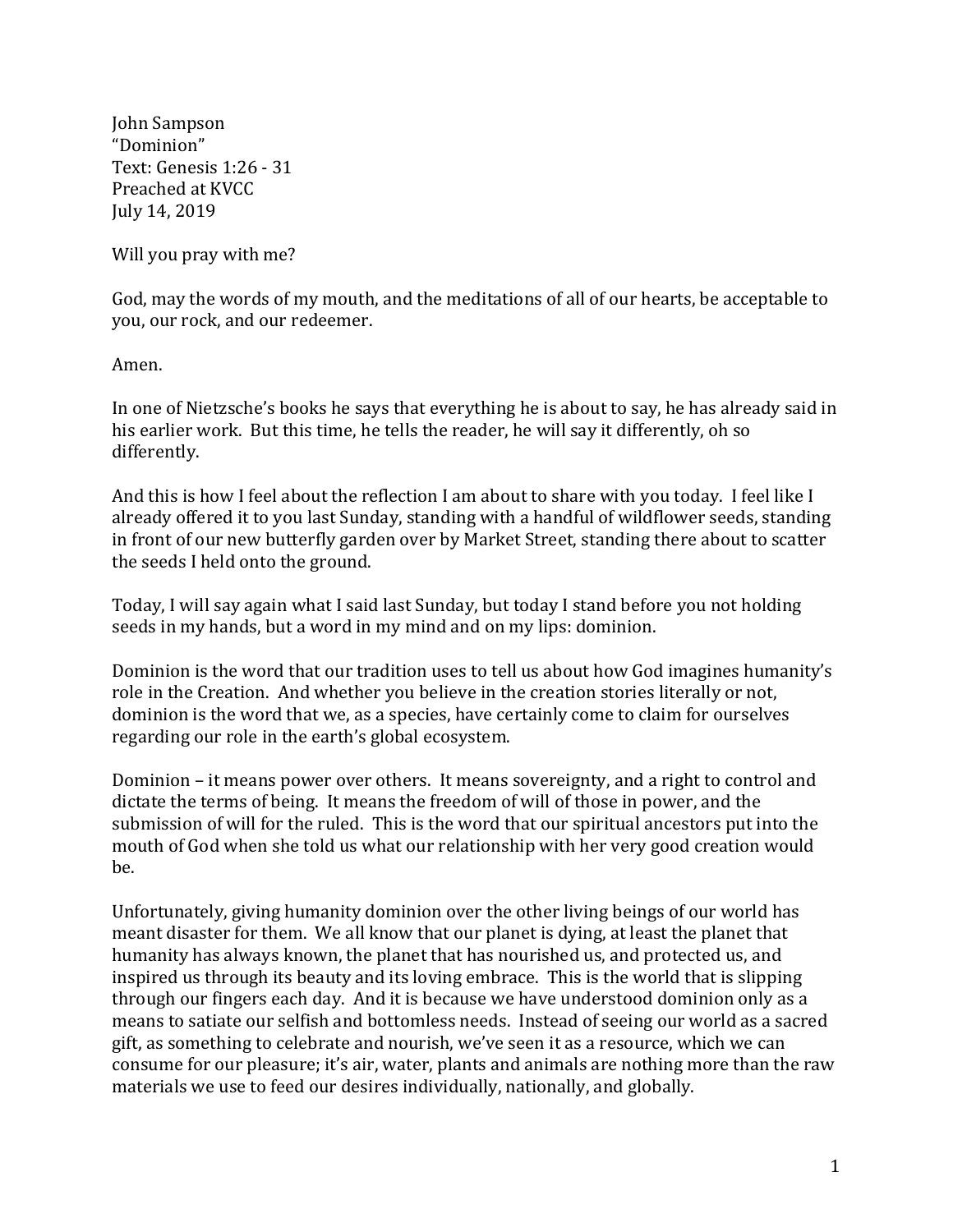But I said it last Sunday, and I will say it again. If our understanding of dominion means there can be no more butterflies, or no more bees in our world, then there is something fundamentally wrong with how we understand what dominion is and should be. Because God didn't create the butterflies and the bees and call them very good for humanity to then come in and extinguish their sacred existence.

It is in a place and time like this, where the very existence of the earth is in question, that we, the spiritually curious, the ones who call ourselves children of God, the people who burn with Spirit, are invited to go deeper, and pray more profoundly, and imagine more radically, so that we can support the healing of our world.

Our teacher Jesus taught us such a simple, but profoundly powerful lesson. He taught us that you don't run from the darkness. You move towards it, but you bring the light with you.

It's in the spirit of our teacher that I invite us not to turn away from this word dominion, a word that seems to have divinely sanctioned our rape of creation, but to look more deeply into it – and to bring the light of understanding with us.

Our English word dominion comes from the Latin *dominus* meaning lord or master. So far, not so good. But go one step further back and we find that *dominus* came from the word *domus*, meaning house. This, I think, gives us our spiritual opening to reimagine the story of creation, and what God is actually offering humanity, what she is actually tasking you and me with.

*Dominus* is the power that comes from leading a *domus*, a household. It is the power that the father had over all the members of his home in ancient times. In ancient Israel the father owned his wife and his children and his slaves. He owned the physical house, and the furnishings, and the farm animals. His power was complete; his dominion was absolute.

But there is something missing in this picture. It is love. Love is missing from this definition of the *domus* and the *dominus*. There may have been loveless households in ancient Israel, but our sacred scriptures are filled with families bonded through love.

Moses loved his wife.

Jacob loved his sons.

Jonathan told David that he loved him more than any woman, and Naomi loved Ruth and promised to follow her wherever she would go.

Mary wept as she watched Jesus die because she loved him.

Love is the missing piece in our understanding of what God was asking of humanity when she used the word dominion to describe our role in the world. She told us that she had